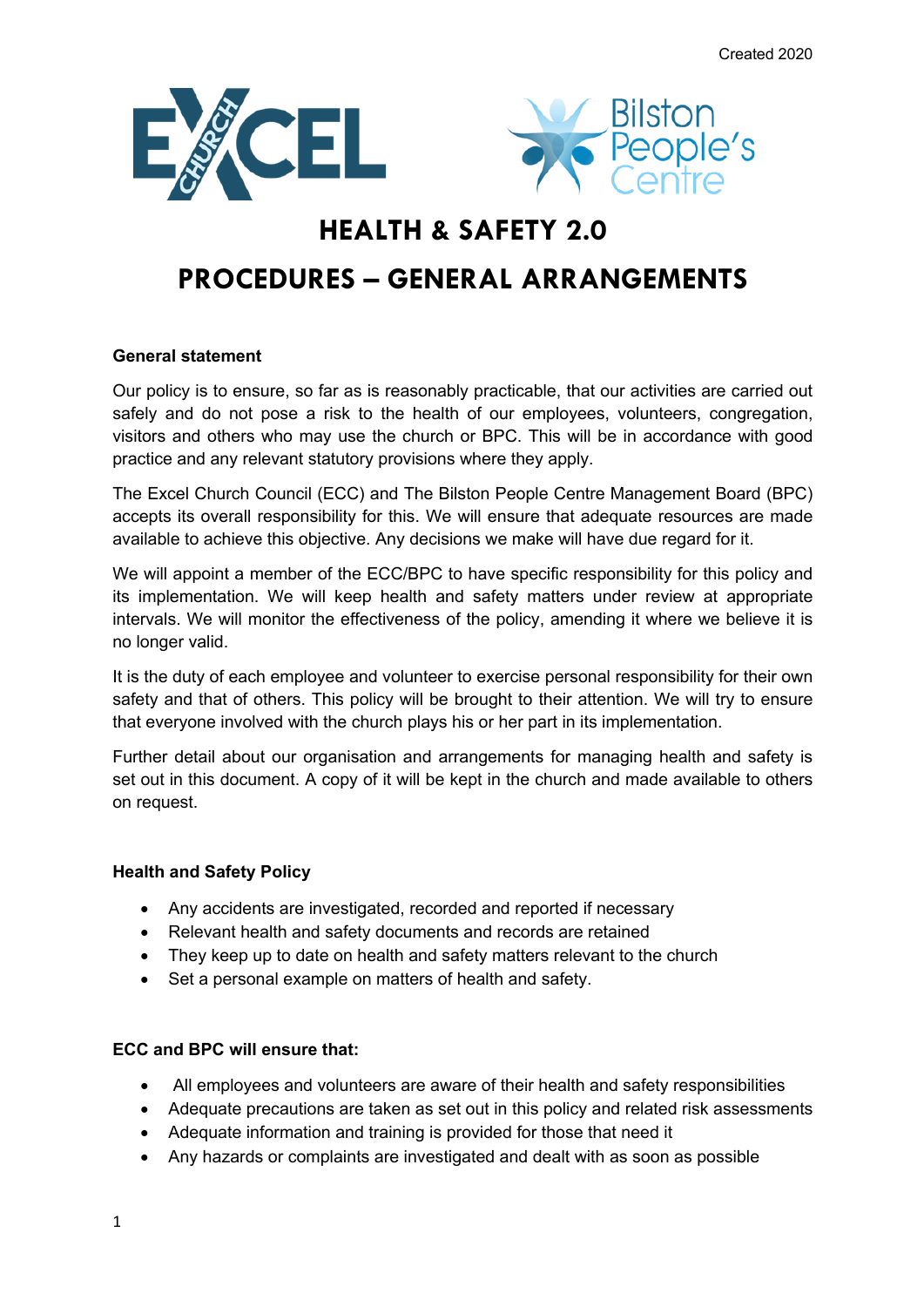- Where defects cannot be corrected immediately, interim steps are taken to prevent danger
- All accidents are reported in-line with the requirements of this policy
- Advice is sought where clarification is necessary on the implementation of this policy
- Set a personal example on matters of health and safety.

## **Organisation and Responsibilities**

1. The member of the ECC/BPC with overall responsibility for implementing our policy is: Derek Dudfield

- The standards set out in this policy are implemented and maintained
- Where necessary, specialist health and safety assistance is obtained
- Any hazards reported to them are rectified immediately
- Only competent persons carry out repairs, modifications, inspections and tests
- 2. Derek Dudfield has day-to-day responsibility for implementing our policy. They are:

3. All employees and volunteers have a responsibility to cooperate in the implementation of this policy and procedures and to take reasonable care of themselves and others while on church business or premises. They will ensure that they:

- Read the policy and procedures and understand what is required of them
- Complete their work taking any necessary precautions to protect themselves and others
- Comply with any safety rules, operating instructions and other working procedures
- Report any hazard, defect or damage, so that this might be dealt with
- Warn any new employees or volunteers of known hazards
- Attend any training required to enable them to carry out their duties safely
- Do not undertake any repair or modification unless they are competent to do so
- Report any accident
- Do not misuse anything provided in the interests of health and safety.

## **Arrangements**

This section sets out our general arrangements for managing health and safety and dealing with specific risks.

## **General Arrangements Competent Assistance**

Where necessary, we will appoint someone who is competent to assist us in meeting our health and safety obligations. Where an appointment is made, we will record the details here.

## **Risk Assessment**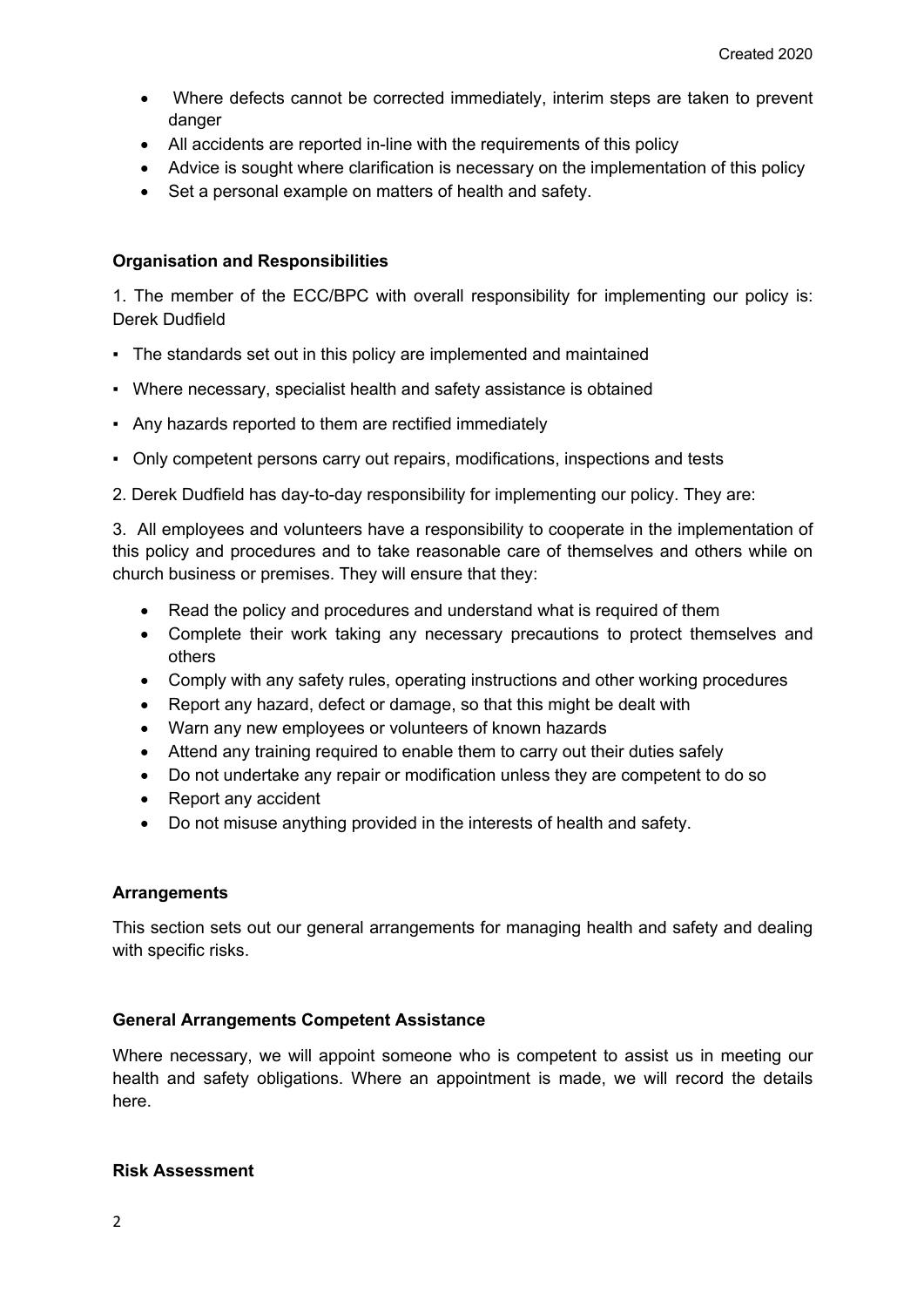We will complete risk assessments to identify what we need to do to comply with health and safety law. We will record our findings, implementing any necessary precautions. We will review and revise these where we suspect that they are no longer valid.

#### **Information and Training**

We will provide any necessary information and training for our employees and volunteers in a timely manner. We will keep a record of what is provided. We will also give relevant information to contractors and self-employed people who may need this to complete their work safely.

## **First Aid**

We will provide adequate first aid facilities including – as a minimum – a suitably stocked first aid box and a person who will take charge of the first aid arrangements. We will also provide relevant information for employees and volunteers.

Our person appointed to assist us is: Warren Elkington from Legacy Training

Our person in charge of first aid arrangements is: Gina Mapiye

The First Aid boxes are located at Excel Church Kitchen and BPC Kitchen

#### **Accident Reporting**

We will keep an accident book and record details therein. We will report to the enforcing authority and keep records of certain accidents to employees, volunteers and members of the public in accordance with the Reporting of Injuries, Diseases and Dangerous Occurrences Regulations.

Our Accident Book is kept in: BPC Kitchen and Excel Kitchen

#### **Monitoring**

We will make periodic checks to ensure that our precautions remain effective and adequate. We will also ensure that any lifting, work or electrical equipment and church utilities are inspected as necessary to ensure that they remain safe. We will keep records of the checks we make.

## **Contractors**

If we employ contractors, we make sure that they have their own health & safety policy and public and Employers Liability Insurance by asking to see copies of the relevant documents.

## **Record Keeping**